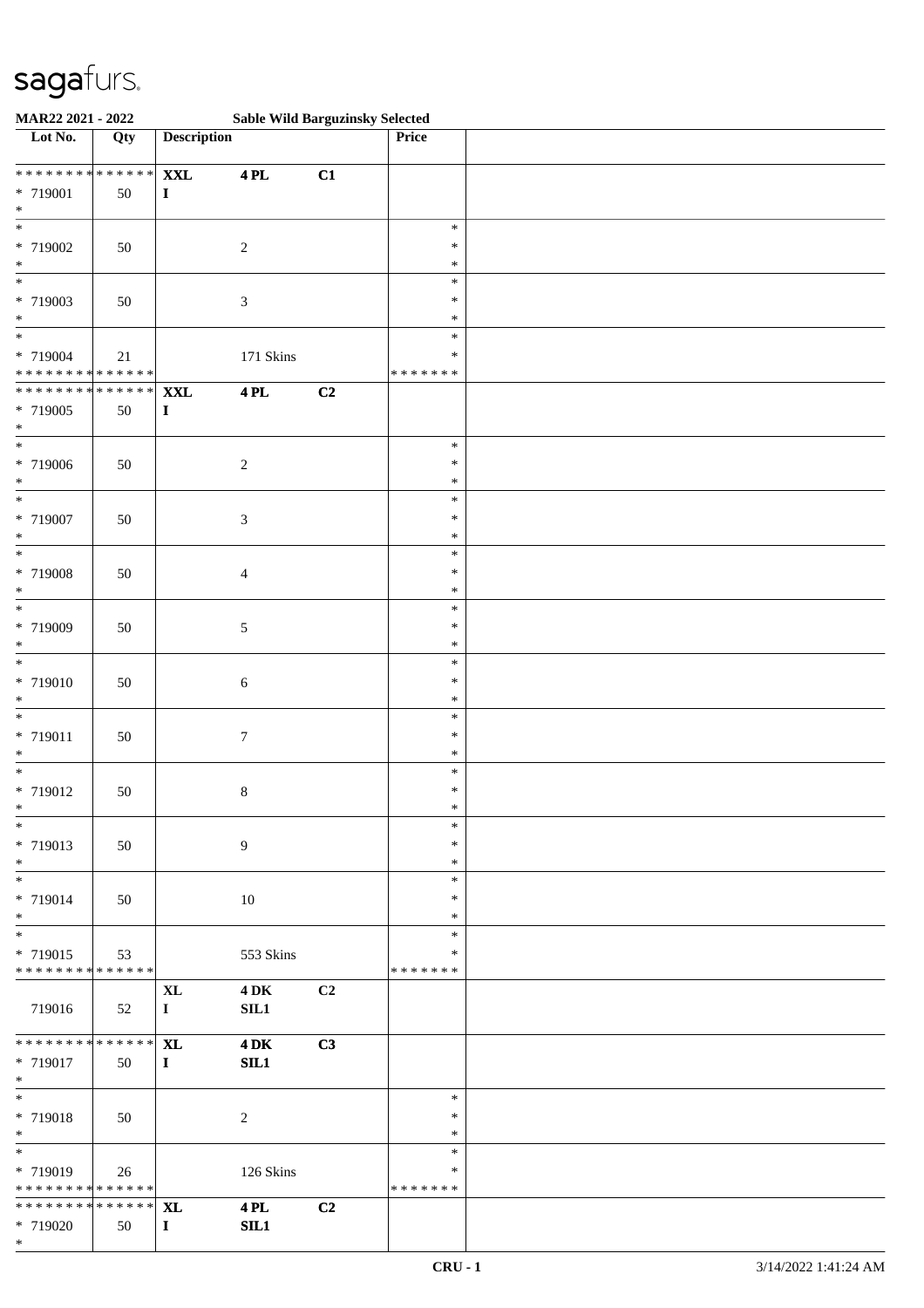| MAR22 2021 - 2022                                            |                                |                            |                    | <b>Sable Wild Barguzinsky Selected</b> |                                   |  |
|--------------------------------------------------------------|--------------------------------|----------------------------|--------------------|----------------------------------------|-----------------------------------|--|
| Lot No.                                                      | Qty                            | <b>Description</b>         |                    |                                        | Price                             |  |
| $\ast$<br>* 719021<br>* * * * * * * * * * * * * *            | 35                             | <b>XL</b><br>$\mathbf{I}$  | <b>4 PL</b><br>SL1 | C2                                     | $\ast$<br>$\ast$<br>* * * * * * * |  |
| * * * * * * * * * * * * * *<br>* 719022<br>$\ast$            | 50                             | <b>XXL</b><br>$\bf{I}$     | $5\,\mathrm{DK}$   | C3                                     |                                   |  |
| $\overline{\ast}$<br>* 719023<br>$\ast$                      | 50                             |                            | $\sqrt{2}$         |                                        | $\ast$<br>$\ast$<br>$\ast$        |  |
| $\overline{\ast}$<br>* 719024<br>$\ast$                      | 50                             |                            | 3                  |                                        | $\ast$<br>$\ast$<br>$\ast$        |  |
| $\overline{\phantom{0}}$<br>* 719025<br>$\ast$               | 50                             |                            | 4                  |                                        | $\ast$<br>$\ast$<br>$\ast$        |  |
| $\ast$<br>* 719026<br>* * * * * * * * * * * * * *            | 60                             |                            | 260 Skins          |                                        | $\ast$<br>$\ast$<br>* * * * * * * |  |
| * * * * * * * * * * * * * *<br>* 719027<br>$\ast$            | 50                             | <b>XXL</b><br>$\mathbf{I}$ | <b>5 PL</b>        | C2                                     |                                   |  |
| $\ast$<br>* 719028<br>$\ast$                                 | 50                             |                            | $\sqrt{2}$         |                                        | $\ast$<br>$\ast$<br>$\ast$        |  |
| $*$<br>* 719029<br>$\ast$                                    | 50                             |                            | 3                  |                                        | $\ast$<br>$\ast$<br>*             |  |
| $\ast$<br>* 719030<br>* * * * * * * * * * * * * *            | 60                             |                            | $210~\rm Skins$    |                                        | $\ast$<br>*<br>* * * * * * *      |  |
| * * * * * * * * * * * * * *<br>* 719031<br>$\ast$            | 50                             | <b>XXL</b><br>$\mathbf I$  | <b>5 PL</b>        | C3                                     |                                   |  |
| $*$<br>* 719032<br>$*$                                       | 50                             |                            | $\overline{c}$     |                                        | $\ast$<br>$\ast$<br>$\ast$        |  |
| $\ast$<br>* 719033<br>$*$                                    | 50                             |                            | 3                  |                                        | $\ast$<br>∗<br>$\ast$             |  |
| $*$<br>* 719034<br>* * * * * * * * * * * * * * *             | 33                             |                            | 183 Skins          |                                        | $\ast$<br>*<br>* * * * * * *      |  |
| * * * * * * * *<br>* 719035<br>$*$                           | $\overline{*******}$ XXL<br>50 | $\bf{I}$                   | <b>5 PL</b>        | C2                                     |                                   |  |
| $\overline{\ast}$<br>* 719036<br>* * * * * * * * * * * * * * | 60                             |                            | 110 Skins          |                                        | $\ast$<br>∗<br>* * * * * * *      |  |
| ******** <mark>******</mark> XL<br>* 719037<br>$*$           | 50                             | $\mathbf{I}$               | 5 DK               | C2                                     |                                   |  |
| $*$<br>* 719038<br>$*$                                       | 50                             |                            | 2                  |                                        | $\ast$<br>$\ast$<br>$\ast$        |  |
| $\ast$<br>* 719039<br>$*$                                    | 50                             |                            | 3                  |                                        | $\ast$<br>∗<br>$\ast$             |  |
| $*$<br>* 719040<br>* * * * * * * * * * * * * *               | 58                             |                            | 208 Skins          |                                        | $\ast$<br>∗<br>* * * * * * *      |  |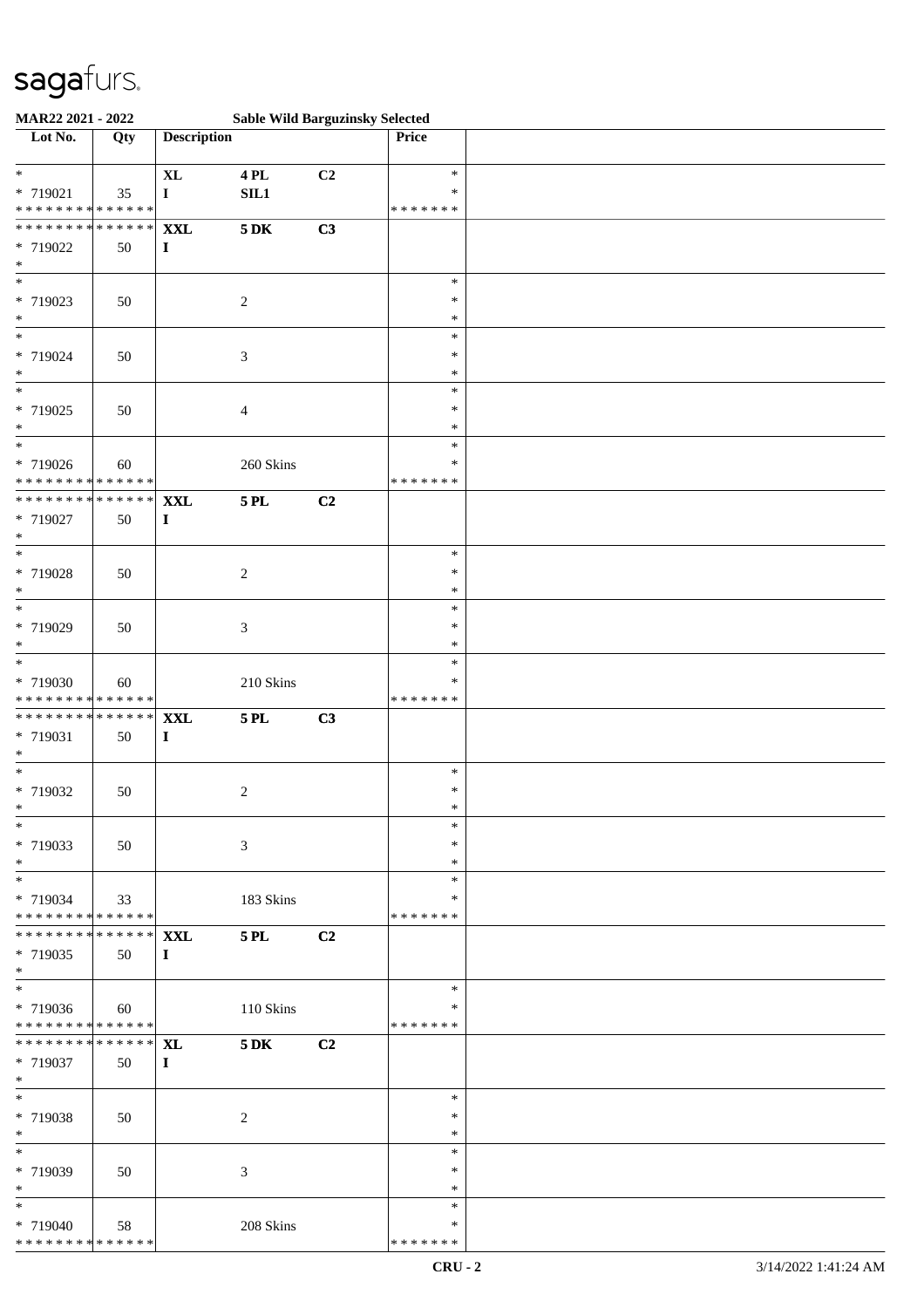| MAR22 2021 - 2022             |        |                    |                  | <b>Sable Wild Barguzinsky Selected</b> |                  |  |
|-------------------------------|--------|--------------------|------------------|----------------------------------------|------------------|--|
| Lot No.                       | Qty    | <b>Description</b> |                  |                                        | Price            |  |
| * * * * * * * * * * * * * *   |        | <b>XL</b>          | <b>5 PL</b>      | C1                                     |                  |  |
| * 719041                      | 50     | $\mathbf I$        |                  |                                        |                  |  |
| $\ast$                        |        |                    |                  |                                        |                  |  |
| $\ast$                        |        |                    |                  |                                        | $\ast$           |  |
| * 719042                      | 50     |                    | $\sqrt{2}$       |                                        | $\ast$           |  |
| $\ast$                        |        |                    |                  |                                        | $\ast$           |  |
| $\overline{\phantom{0}}$      |        |                    |                  |                                        | $\ast$           |  |
| * 719043                      | 53     |                    | 153 Skins        |                                        | ∗                |  |
| * * * * * * * * * * * * * *   |        |                    |                  |                                        | * * * * * * *    |  |
| * * * * * * * * * * * * * *   |        | $\bold{X}\bold{L}$ | <b>5 PL</b>      | C2                                     |                  |  |
| * 719044                      | 50     | $\mathbf{I}$       |                  |                                        |                  |  |
| $\ast$                        |        |                    |                  |                                        |                  |  |
| $\overline{\ast}$             |        |                    |                  |                                        | $\ast$           |  |
| * 719045                      | 50     |                    | $\boldsymbol{2}$ |                                        | $\ast$           |  |
| $\ast$                        |        |                    |                  |                                        | $\ast$           |  |
| $\overline{\phantom{0}}$      |        |                    |                  |                                        | $\ast$           |  |
| * 719046                      | 50     |                    | $150~\rm{Skins}$ |                                        | $\ast$           |  |
| * * * * * * * * * * * * * *   |        |                    |                  |                                        | * * * * * * *    |  |
| * * * * * * * * * * * * * *   |        | <b>XL</b>          | <b>5 PL</b>      | C2                                     |                  |  |
| * 719047                      | 50     | $\mathbf I$        |                  |                                        |                  |  |
| $\ast$                        |        |                    |                  |                                        |                  |  |
| $\ast$                        |        |                    |                  |                                        | $\ast$           |  |
| * 719048                      | 50     |                    | $\sqrt{2}$       |                                        | $\ast$           |  |
| $\ast$                        |        |                    |                  |                                        | $\ast$           |  |
| $\overline{\phantom{0}}$      |        |                    |                  |                                        | $\ast$           |  |
| * 719049                      | 47     |                    | 147 Skins        |                                        | ∗                |  |
| * * * * * * * * * * * * * *   |        |                    |                  |                                        | * * * * * * *    |  |
| * * * * * * * * * * * * * * * |        | 123                | <b>5 PL</b>      | C2                                     |                  |  |
| * 719050                      | 50     | $\mathbf{I}$       |                  |                                        |                  |  |
| $\ast$<br>$\ast$              |        |                    |                  |                                        |                  |  |
|                               |        |                    |                  |                                        | $\ast$<br>$\ast$ |  |
| * 719051<br>$\ast$            | 50     |                    | $\sqrt{2}$       |                                        | $\ast$           |  |
| $*$                           |        |                    |                  |                                        | $\ast$           |  |
| * 719052                      | 50     |                    | $\mathfrak{Z}$   |                                        | $\ast$           |  |
| $*$                           |        |                    |                  |                                        | $\ast$           |  |
| $*$                           |        |                    |                  |                                        | $\ast$           |  |
| * 719053                      | 50     |                    | $\overline{4}$   |                                        | $\ast$           |  |
| $*$                           |        |                    |                  |                                        | $\ast$           |  |
| $\ast$                        |        |                    |                  |                                        | $\ast$           |  |
| * 719054                      | 50     |                    | 5                |                                        | $\ast$           |  |
| $*$                           |        |                    |                  |                                        | $\ast$           |  |
| $\ast$                        |        |                    |                  |                                        | $\ast$           |  |
| * 719055                      | 50     |                    | 6                |                                        | ∗                |  |
| $*$                           |        |                    |                  |                                        | $\ast$           |  |
| $\ast$                        |        |                    |                  |                                        | $\ast$           |  |
| * 719056                      | $22\,$ |                    | 322 Skins        |                                        | ∗                |  |
| * * * * * * * * * * * * * *   |        |                    |                  |                                        | * * * * * * *    |  |
|                               |        | <b>XL</b>          | 5 PL             | C <sub>2</sub>                         |                  |  |
| 719057                        | 49     | $\mathbf{I}$       | SL1              |                                        |                  |  |
|                               |        |                    |                  |                                        |                  |  |
| * * * * * * * * * * * * * * * |        | <b>XXL</b>         | <b>5 PL</b>      | C2                                     |                  |  |
| * 719058<br>$*$               | 50     | $\mathbf{A}$       |                  |                                        |                  |  |
| $*$                           |        |                    |                  |                                        | $\ast$           |  |
|                               |        |                    |                  |                                        | $\ast$           |  |
| * 719059<br>$*$               | 50     |                    | 2                |                                        | $\ast$           |  |
| $\ast$                        |        |                    |                  |                                        | ∗                |  |
| * 719060                      | 55     |                    | 155 Skins        |                                        | ∗                |  |
| * * * * * * * * * * * * * *   |        |                    |                  |                                        | * * * * * * *    |  |
|                               |        |                    |                  |                                        |                  |  |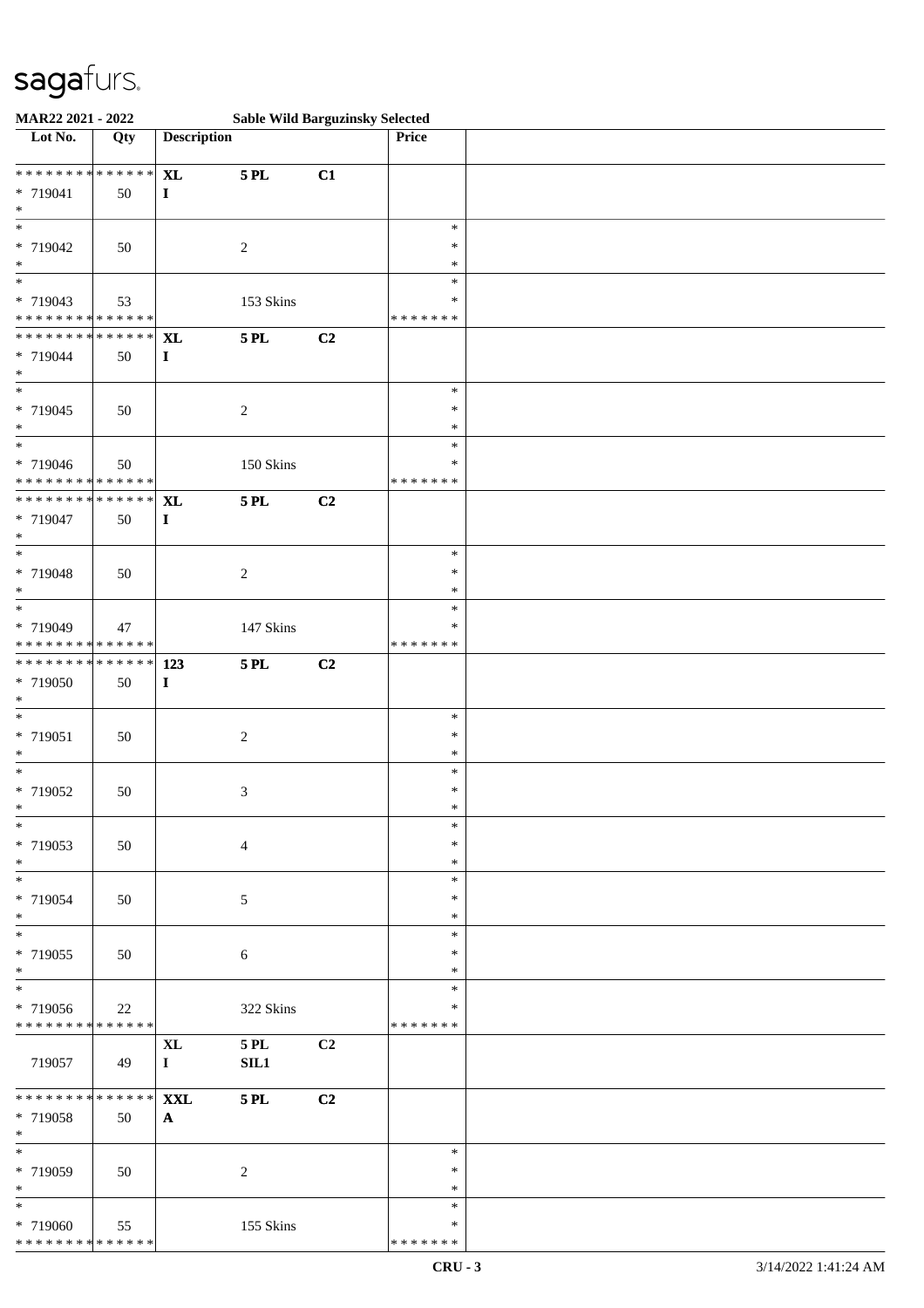| MAR22 2021 - 2022                                      |               |                                |                  | <b>Sable Wild Barguzinsky Selected</b> |                  |  |
|--------------------------------------------------------|---------------|--------------------------------|------------------|----------------------------------------|------------------|--|
| Lot No.                                                | Qty           | <b>Description</b>             |                  |                                        | Price            |  |
| * * * * * * * * * * * * * *                            |               | <b>XL</b>                      | <b>5 PL</b>      | C2                                     |                  |  |
| * 719061                                               | 50            | $\mathbf{A}$                   | SIL1             |                                        |                  |  |
| $\ast$<br>$\overline{\ast}$                            |               |                                |                  |                                        |                  |  |
| * 719062                                               | 33            |                                | 83 Skins         |                                        | $\ast$<br>$\ast$ |  |
| * * * * * * * * <mark>* * * * * * *</mark>             |               |                                |                  |                                        | * * * * * * *    |  |
| * * * * * * * *                                        | * * * * * * * | <b>XXL</b>                     | <b>6DK</b>       | C2                                     |                  |  |
| * 719063                                               | 50            | $\mathbf I$                    |                  |                                        |                  |  |
| $\ast$<br>$\overline{\ast}$                            |               |                                |                  |                                        | $\ast$           |  |
| * 719064                                               | 50            |                                | $\sqrt{2}$       |                                        | $\ast$           |  |
| $\ast$                                                 |               |                                |                  |                                        | $\ast$           |  |
| $\overline{\phantom{0}}$                               |               |                                |                  |                                        | $\ast$           |  |
| * 719065                                               | 50            |                                | 3                |                                        | $\ast$           |  |
| $\ast$<br>$\overline{\ast}$                            |               |                                |                  |                                        | $\ast$<br>$\ast$ |  |
| * 719066                                               | 50            |                                | 4                |                                        | $\ast$           |  |
| $\ast$                                                 |               |                                |                  |                                        | $\ast$           |  |
| $\ast$                                                 |               |                                |                  |                                        | $\ast$           |  |
| * 719067<br>$\ast$                                     | 50            |                                | 5                |                                        | $\ast$<br>∗      |  |
| $\ast$                                                 |               |                                |                  |                                        | $\ast$           |  |
| * 719068                                               | 45            |                                | 295 Skins        |                                        | $\ast$           |  |
| * * * * * * * * * * * * * *                            |               |                                |                  |                                        | * * * * * * *    |  |
| * * * * * * * * * * * * * *                            |               | <b>XXL</b>                     | 6PL              | C1                                     |                  |  |
| * 719069<br>$\ast$                                     | 50            | $\mathbf{I}$                   |                  |                                        |                  |  |
| $*$                                                    |               |                                |                  |                                        | $\ast$           |  |
| * 719070                                               | 50            |                                | 100 Skins        |                                        | $\ast$           |  |
| * * * * * * * * * * * * * *                            |               |                                |                  |                                        | * * * * * * *    |  |
| * * * * * * * * <mark>* * * * * * *</mark><br>* 719071 | 50            | $\mathbf{XXL}$<br>$\mathbf{I}$ | 6PL              | C2                                     |                  |  |
| $\ast$                                                 |               |                                |                  |                                        |                  |  |
| $*$                                                    |               |                                |                  |                                        | $\ast$           |  |
| * 719072                                               | 100           |                                | $\boldsymbol{2}$ |                                        | $\ast$           |  |
| $*$<br>$\ast$                                          |               |                                |                  |                                        | $\ast$<br>$\ast$ |  |
| * 719073                                               | 100           |                                | $\mathfrak{Z}$   |                                        | $\ast$           |  |
| $*$                                                    |               |                                |                  |                                        | $\ast$           |  |
| $\ast$                                                 |               |                                |                  |                                        | $\ast$           |  |
| * 719074<br>$*$                                        | 100           |                                | $\overline{4}$   |                                        | $\ast$<br>$\ast$ |  |
| $\overline{\phantom{0}}$                               |               |                                |                  |                                        | $\ast$           |  |
| * 719075                                               | $100\,$       |                                | $\sqrt{5}$       |                                        | $\ast$           |  |
| $*$                                                    |               |                                |                  |                                        | $\ast$           |  |
| $\overline{\phantom{0}}$                               |               |                                |                  |                                        | $\ast$           |  |
| * 719076<br>$*$                                        | $100\,$       |                                | $\sqrt{6}$       |                                        | $\ast$<br>$\ast$ |  |
| $\overline{\ast}$                                      |               |                                |                  |                                        | $\ast$           |  |
| * 719077                                               | $100\,$       |                                | $\boldsymbol{7}$ |                                        | $\ast$           |  |
| $*$<br>$*$                                             |               |                                |                  |                                        | $\ast$           |  |
| * 719078                                               | 100           |                                | $8\,$            |                                        | $\ast$<br>$\ast$ |  |
| $*$                                                    |               |                                |                  |                                        | $\ast$           |  |
| $\overline{\ast}$                                      |               |                                |                  |                                        | $\ast$           |  |
| * 719079                                               | 100           |                                | 9                |                                        | $\ast$           |  |
| $*$<br>$\ast$                                          |               |                                |                  |                                        | $\ast$<br>$\ast$ |  |
| * 719080                                               | $100\,$       |                                | $10\,$           |                                        | $\ast$           |  |
| $*$                                                    |               |                                |                  |                                        | $\ast$           |  |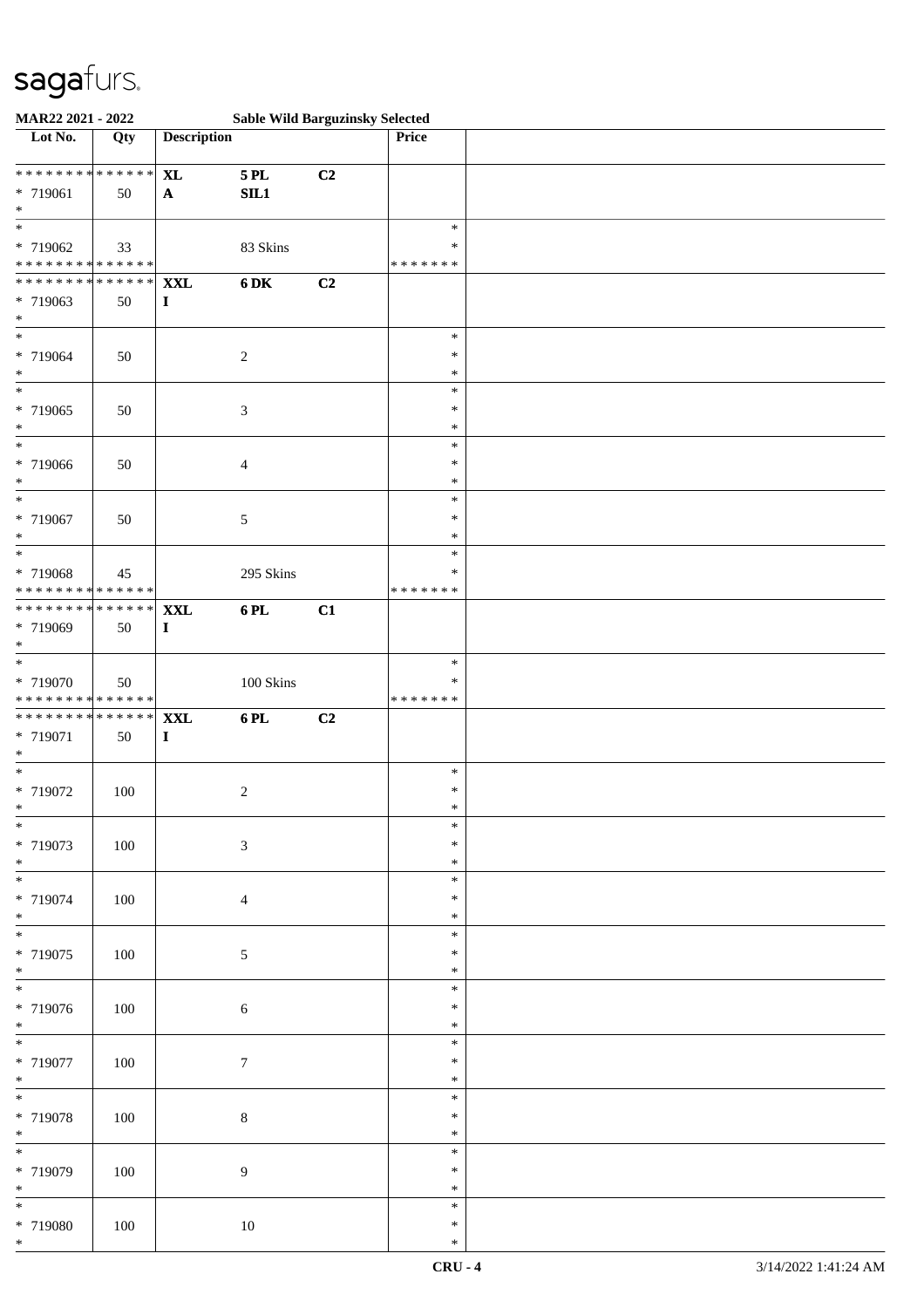| MAR22 2021 - 2022                                            |                     |                            |                  | <b>Sable Wild Barguzinsky Selected</b> |                                   |  |
|--------------------------------------------------------------|---------------------|----------------------------|------------------|----------------------------------------|-----------------------------------|--|
| Lot No.                                                      | Qty                 | <b>Description</b>         |                  |                                        | Price                             |  |
| $\ast$<br>* 719081<br>* * * * * * * * * * * * * *            | 50                  | $\mathbf{XXL}$<br>$\bf{I}$ | 6 PL             | C2                                     | $\ast$<br>∗<br>* * * * * * *      |  |
| * * * * * * * * * * * * * *<br>* 719082<br>$\ast$            | 50                  | <b>XXL</b><br>$\bf{I}$     | 6PL              | C2                                     |                                   |  |
| $*$<br>* 719083<br>$\ast$                                    | 100                 |                            | $\sqrt{2}$       |                                        | $\ast$<br>$\ast$<br>$\ast$        |  |
| $\overline{\ast}$<br>* 719084<br>$\ast$                      | 100                 |                            | $\mathfrak{Z}$   |                                        | $\ast$<br>$\ast$<br>$\ast$        |  |
| $\overline{\ast}$<br>* 719085<br>$*$<br>$\ast$               | 100                 |                            | $\overline{4}$   |                                        | $\ast$<br>$\ast$<br>$\ast$        |  |
| * 719086<br>* * * * * * * * * * * * * *                      | 50                  |                            | 400 Skins        |                                        | $\ast$<br>$\ast$<br>* * * * * * * |  |
| * * * * * * * * * * * * * *<br>* 719087<br>$\ast$            | 50                  | <b>XL</b><br>$\mathbf I$   | 6 DK             | C2                                     |                                   |  |
| $\ast$<br>* 719088<br>* * * * * * * * * * * * * *            | 119                 |                            | 169 Skins        |                                        | $\ast$<br>$\ast$<br>* * * * * * * |  |
| * * * * * * * * * * * * * * *<br>* 719089<br>$\ast$          | 50                  | <b>XL</b><br>$\mathbf{I}$  | 6PL              | C1                                     |                                   |  |
| $*$<br>* 719090<br>$\ast$                                    | 100                 |                            | $\boldsymbol{2}$ |                                        | $\ast$<br>$\ast$<br>$\ast$        |  |
| $\overline{\ast}$<br>* 719091<br>* * * * * * * * * * * * * * | 87                  |                            | 237 Skins        |                                        | $\ast$<br>$\ast$<br>* * * * * * * |  |
| * * * * * * * * * * * * * * *<br>* 719092<br>$*$             | 50                  | <b>XL</b><br>I             | 6PL              | C2                                     |                                   |  |
| $*$<br>* 719093<br>$*$                                       | 100                 |                            | $\sqrt{2}$       |                                        | $\ast$<br>∗<br>∗                  |  |
| $*$<br>* 719094<br>$*$                                       | 100                 |                            | 3                |                                        | $\ast$<br>$\ast$<br>$\ast$        |  |
| $*$<br>* 719095<br>$*$                                       | 100                 |                            | $\overline{4}$   |                                        | $\ast$<br>$\ast$<br>$\ast$        |  |
| $*$<br>* 719096<br>* * * * * * * * * * * * * *               | 111                 |                            | 461 Skins        |                                        | $\ast$<br>*<br>* * * * * * *      |  |
| * * * * * * * *<br>* 719097<br>$*$                           | * * * * * * *<br>50 | <b>XL</b><br>$\mathbf{I}$  | 6 PL             | C2                                     |                                   |  |
| $*$<br>* 719098<br>$*$                                       | 100                 |                            | $\boldsymbol{2}$ |                                        | $\ast$<br>$\ast$<br>$\ast$        |  |
| $\ast$<br>* 719099<br>$*$                                    | 100                 |                            | 3                |                                        | $\ast$<br>$\ast$<br>∗             |  |
| $\ast$<br>* 719100<br>$*$                                    | 100                 |                            | $\overline{4}$   |                                        | $\ast$<br>$\ast$<br>$\ast$        |  |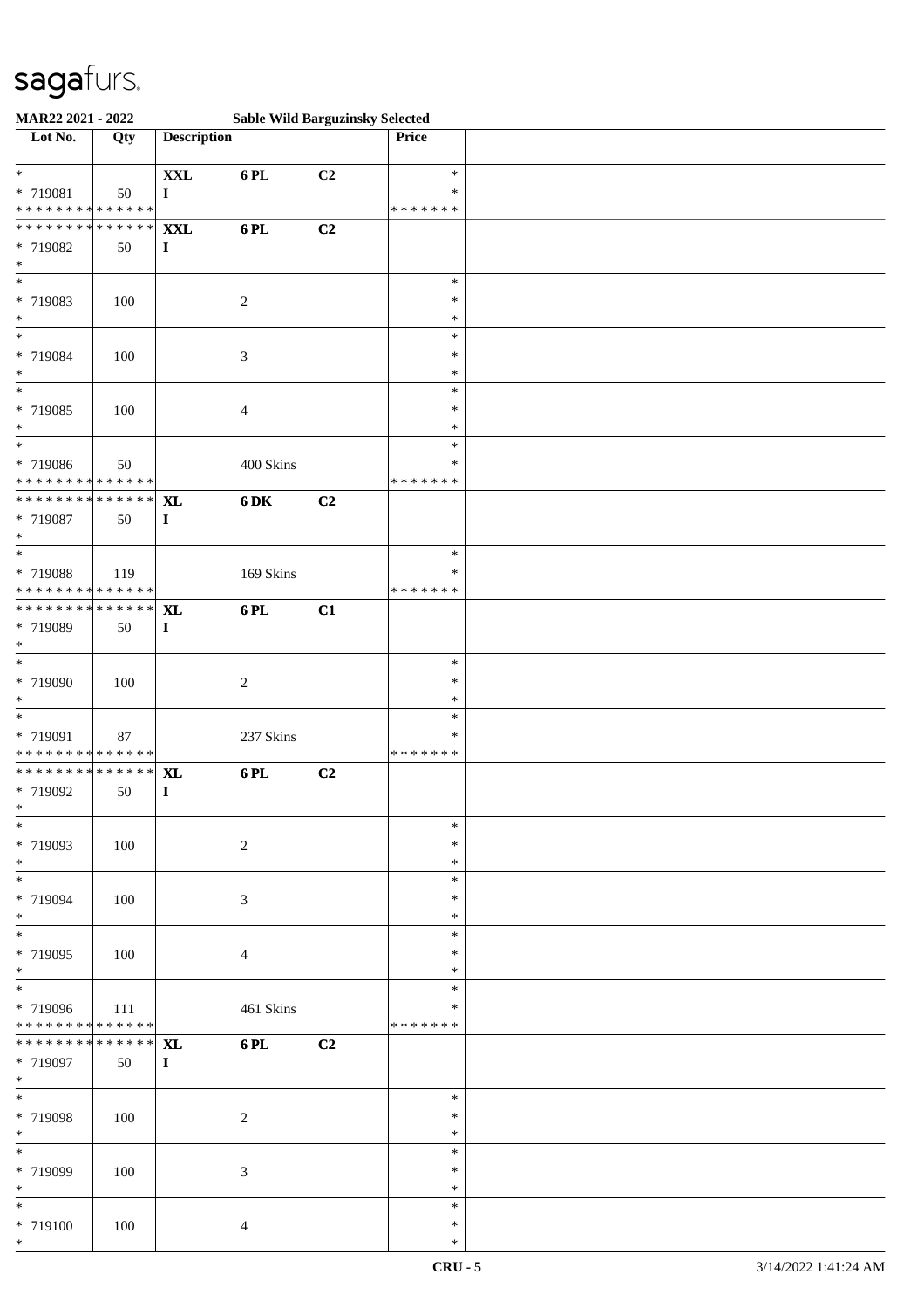| MAR22 2021 - 2022                                       |                     |                                |                  | <b>Sable Wild Barguzinsky Selected</b> |                                   |  |
|---------------------------------------------------------|---------------------|--------------------------------|------------------|----------------------------------------|-----------------------------------|--|
| Lot No.                                                 | Qty                 | <b>Description</b>             |                  |                                        | Price                             |  |
| $*$<br>* 719101<br>$\ast$                               | 100                 | $\mathbf{XL}$<br>$\bf{I}$      | 6 PL             | C2                                     | $\ast$<br>$\ast$<br>$\ast$        |  |
| * 719102<br>* * * * * * * * * * * * * *                 | 37                  |                                | 487 Skins        |                                        | $\ast$<br>$\ast$<br>* * * * * * * |  |
| 719103                                                  | 40                  | <b>XXL</b><br>$\mathbf{I}$     | 6 PL<br>SL2      | C1                                     |                                   |  |
| 719104                                                  | 39                  | $\mathbf{XXL}$<br>$\bf I$      | 6PL<br>SL2       | C2                                     |                                   |  |
| * * * * * * * * * * * * * *<br>$* 719105$<br>$*$<br>$*$ | 50                  | <b>XL</b><br>$\mathbf{I}$      | 6 DK<br>SL2      | C1                                     | $\ast$                            |  |
| * 719106<br>* * * * * * * * * * * * * *                 | 58                  |                                | $108$ Skins      |                                        | $\ast$<br>* * * * * * *           |  |
| **************<br>$* 719107$<br>$\ast$                  | 40                  | <b>XL</b><br>$\mathbf I$       | 6 DK<br>SL2      | C2                                     |                                   |  |
| $\ast$<br>* 719108<br>* * * * * * * * * * * * * *       | 40                  |                                | 80 Skins         |                                        | $\ast$<br>$\ast$<br>* * * * * * * |  |
| 719109                                                  | 20                  | <b>XL</b><br>$\mathbf I$       | 6 PL<br>SL2      | C2                                     |                                   |  |
| * * * * * * * * * * * * * *<br>* 719110<br>$\ast$       | 50                  | $\mathbf{XXL}$<br>$\mathbf{A}$ | 6PL              | C2                                     |                                   |  |
| $\frac{1}{\ast}$<br>* 719111<br>$\ast$                  | 100                 |                                | $\boldsymbol{2}$ |                                        | $\ast$<br>$\ast$<br>$\ast$        |  |
| $*$<br>* 719112<br>$*$                                  | 100                 |                                | 3                |                                        | $\ast$<br>$\ast$<br>$\ast$        |  |
| $*$<br>* 719113<br>******** <mark>******</mark>         | 60                  |                                | 310 Skins        |                                        | $\ast$<br>∗<br>* * * * * * *      |  |
| * * * * * * * *<br>* 719114<br>$*$                      | * * * * * * *<br>50 | <b>XXL</b><br>$\bf{I}$         | $7$ PL $\,$      | C2                                     |                                   |  |
| $*$<br>* 719115<br>$*$<br>$\overline{\phantom{0}}$      | 100                 |                                | $\boldsymbol{2}$ |                                        | $\ast$<br>$\ast$<br>$\ast$        |  |
| * 719116<br>$*$                                         | 100                 |                                | $\mathfrak{Z}$   |                                        | $\ast$<br>$\ast$<br>$\ast$        |  |
| $\overline{\phantom{0}}$<br>* 719117<br>$*$             | 100                 |                                | $\overline{4}$   |                                        | $\ast$<br>$\ast$<br>$\ast$        |  |
| $*$<br>* 719118<br>$*$                                  | 100                 |                                | 5                |                                        | $\ast$<br>$\ast$<br>$\ast$        |  |
| $\overline{\phantom{0}}$<br>* 719119<br>$*$             | 100                 |                                | 6                |                                        | $\ast$<br>$\ast$<br>∗             |  |
| $*$<br>* 719120<br>$*$                                  | 100                 |                                | $\tau$           |                                        | $\ast$<br>$\ast$<br>$\ast$        |  |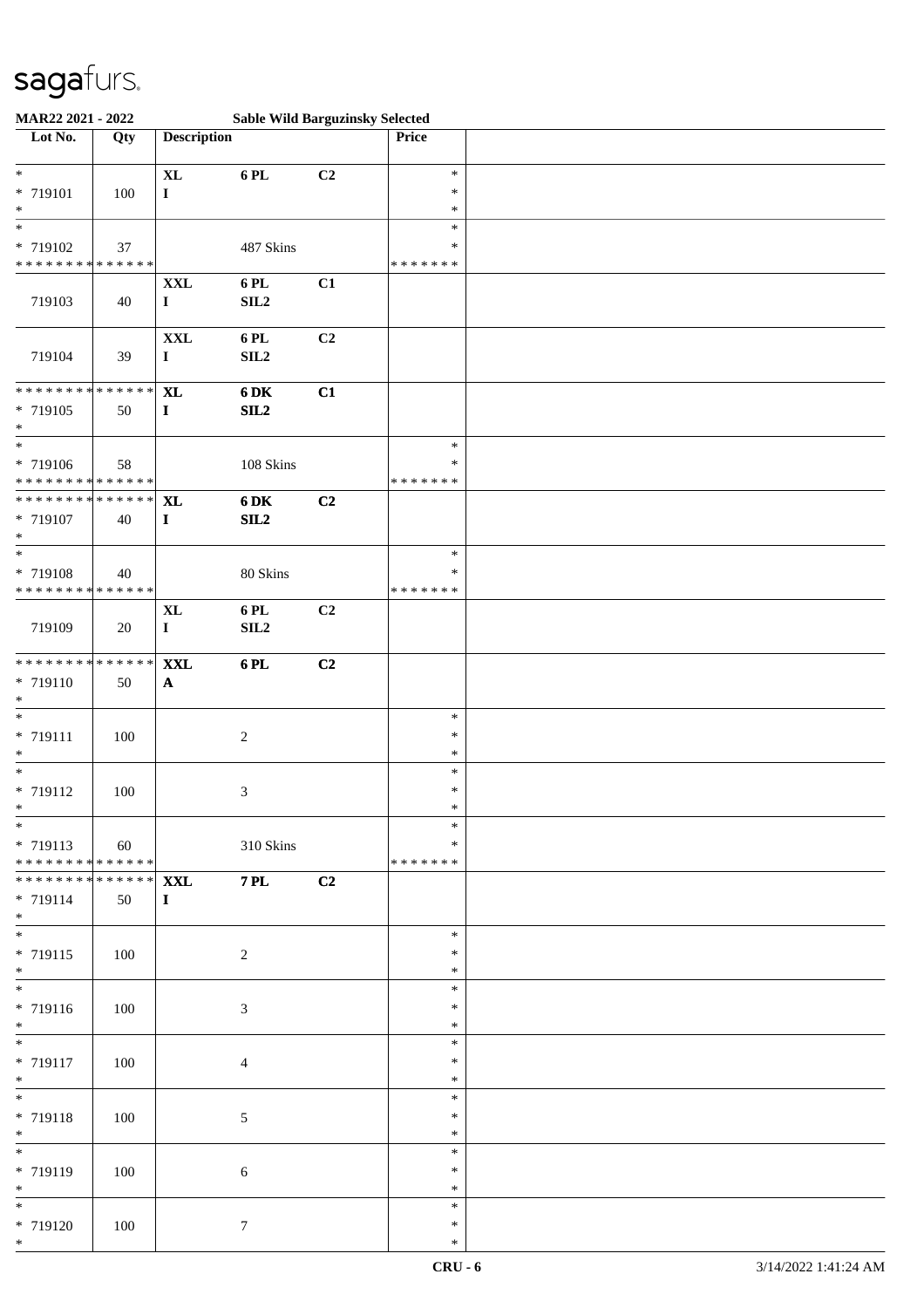| MAR22 2021 - 2022                                                           |     |                           |                      | <b>Sable Wild Barguzinsky Selected</b> |                                   |  |
|-----------------------------------------------------------------------------|-----|---------------------------|----------------------|----------------------------------------|-----------------------------------|--|
| Lot No.                                                                     | Qty | <b>Description</b>        |                      |                                        | Price                             |  |
| $\ast$<br>* 719121<br>$\ast$                                                | 100 | $\mathbf{XXL}$<br>I       | <b>7 PL</b>          | C2                                     | $\ast$<br>$\ast$<br>$\ast$        |  |
| $\overline{\ast}$<br>* 719122<br>$\ast$<br>$\overline{\phantom{0}}$         | 100 |                           | 9                    |                                        | $\ast$<br>∗<br>$\ast$             |  |
| * 719123<br>* * * * * * * * * * * * * *                                     | 105 |                           | 955 Skins            |                                        | $\ast$<br>$\ast$<br>* * * * * * * |  |
| ******** <mark>******</mark><br>* 719124<br>$*$<br>$\overline{\phantom{0}}$ | 50  | <b>XL</b><br>$\mathbf{I}$ | <b>7 PL</b>          | C2                                     |                                   |  |
| * 719125<br>$\ast$<br>$\overline{\ast}$                                     | 100 |                           | $\boldsymbol{2}$     |                                        | $\ast$<br>$\ast$<br>$\ast$        |  |
| * 719126<br>$*$                                                             | 100 |                           | 3                    |                                        | $\ast$<br>$\ast$<br>*             |  |
| $\ast$<br>* 719127<br>$\ast$<br>$*$                                         | 100 |                           | 4                    |                                        | $\ast$<br>$\ast$<br>$\ast$        |  |
| * 719128<br>* * * * * * * * * * * * * *                                     | 102 |                           | 452 Skins            |                                        | $\ast$<br>∗<br>* * * * * * *      |  |
| * * * * * * * * * * * * * * *<br>* 719129<br>$*$<br>$\overline{\ast}$       | 50  | <b>12</b><br>$\mathbf{I}$ | <b>7 PL</b>          | C2                                     |                                   |  |
| * 719130<br>* * * * * * * * * * * * * *                                     | 50  |                           | $100~\mathrm{Skins}$ |                                        | $\ast$<br>*<br>* * * * * * *      |  |
| * * * * * * * * * * * * * * *<br>* 719131<br>$*$                            | 50  | 123<br>$\mathbf{I}$       | <b>7 PL</b><br>SL2   | C1                                     |                                   |  |
| $\ast$<br>* 719132<br>******** <mark>******</mark>                          | 59  |                           | 109 Skins            |                                        | $\ast$<br>$\ast$<br>*******       |  |
| ************** 123<br>* 719133<br>$*$                                       | 50  | $\bf{I}$                  | <b>7 PL</b><br>SL2   | C2                                     |                                   |  |
| $*$<br>* 719134<br>* * * * * * * * * * * * * * *                            | 25  |                           | 75 Skins             |                                        | $\ast$<br>*<br>* * * * * * *      |  |
| *************** XXL<br>* 719135<br>$*$                                      | 50  | $\mathbf{A}$              | <b>7 PL</b>          | C2                                     |                                   |  |
| * 719136<br>$*$                                                             | 100 |                           | 2                    |                                        | $\ast$<br>∗<br>$\ast$             |  |
| $*$<br>* 719137<br>$*$                                                      | 100 |                           | 3                    |                                        | $\ast$<br>$\ast$<br>$\ast$        |  |
| $*$<br>* 719138<br>$*$                                                      | 100 |                           | 4                    |                                        | $\ast$<br>$\ast$<br>$\ast$        |  |
| $\overline{\ast}$<br>* 719139<br>$*$                                        | 100 |                           | 5                    |                                        | $\ast$<br>∗<br>$\ast$             |  |
| $*$<br>* 719140<br>******** <mark>******</mark>                             | 46  |                           | 496 Skins            |                                        | $\ast$<br>∗<br>* * * * * * *      |  |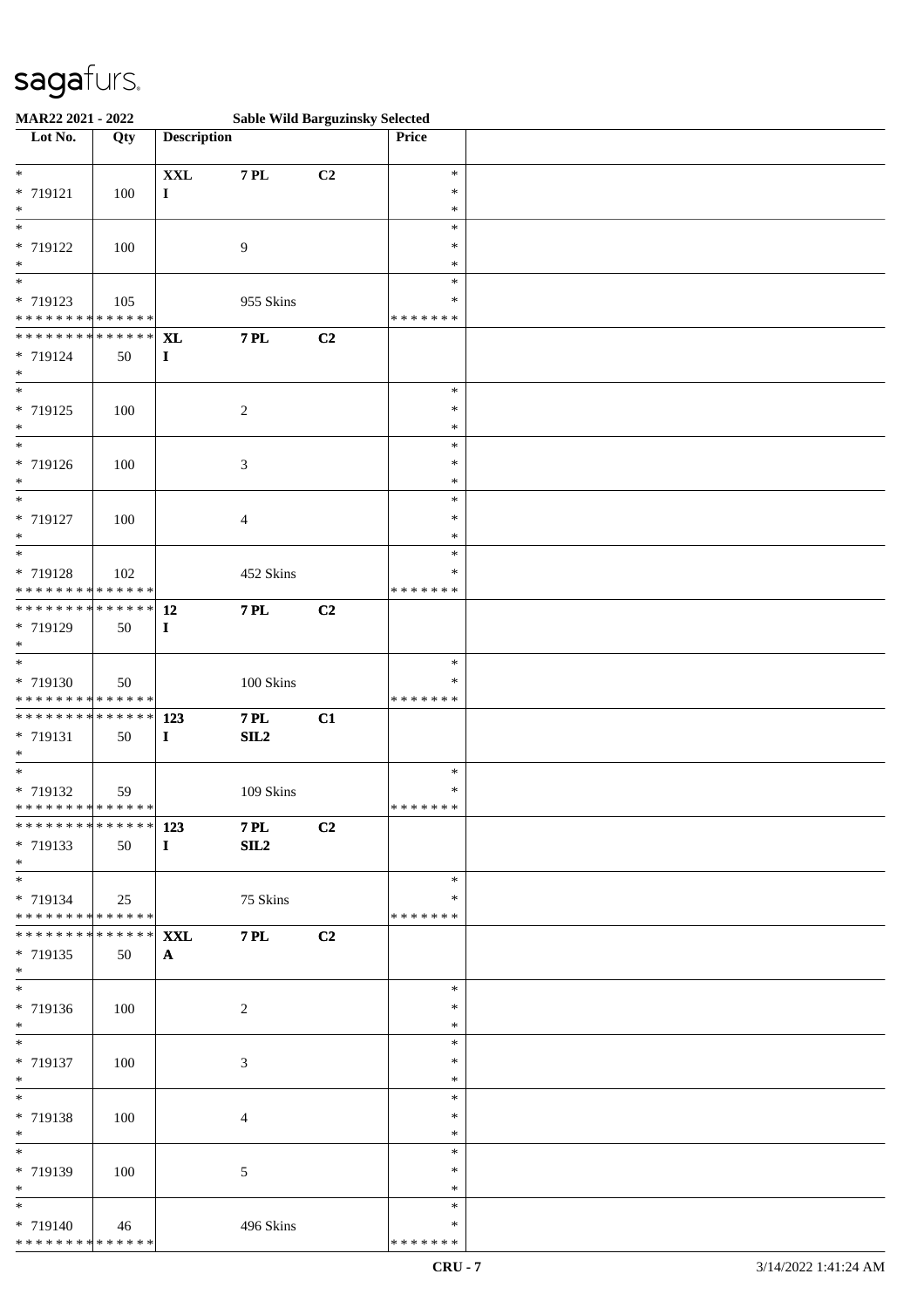| MAR22 2021 - 2022                                 |                   |                               |                                | <b>Sable Wild Barguzinsky Selected</b> |                                   |  |
|---------------------------------------------------|-------------------|-------------------------------|--------------------------------|----------------------------------------|-----------------------------------|--|
| Lot No.                                           | Qty               | <b>Description</b>            |                                |                                        | Price                             |  |
| 719141                                            | 62                | ${\bf XX/ X}$<br>$\mathbf{A}$ | <b>7 DK</b><br>SL2             | C1                                     |                                   |  |
| 719142                                            | 60                | ${\bf XX/X}$<br>$\mathbf A$   | $7\,\mathrm{DK}$<br>SLL2       | C2                                     |                                   |  |
| 719143                                            | $77\,$            | ${\bf XX/X}$<br>$\mathbf{A}$  | <b>7 PL</b><br>SL2             | C2                                     |                                   |  |
| * * * * * * * *<br>* 719144<br>$\ast$             | * * * * * *<br>50 | $\mathbf{XXL}$<br>$\mathbf I$ | <b>8 PL</b>                    | C2                                     |                                   |  |
| $\overline{\phantom{0}}$<br>* 719145<br>$\ast$    | 100               |                               | $\boldsymbol{2}$               |                                        | $\ast$<br>$\ast$<br>$\ast$        |  |
| $\overline{\ast}$<br>* 719146<br>$\ast$           | 100               |                               | 3                              |                                        | $\ast$<br>$\ast$<br>$\ast$        |  |
| $*$<br>* 719147<br>* * * * * * * * * * * * * *    | 96                |                               | 346 Skins                      |                                        | $\ast$<br>$\ast$<br>* * * * * * * |  |
| * * * * * * * *<br>* 719148<br>$*$                | ******<br>50      | <b>XXL</b><br>$\mathbf I$     | <b>8PL</b>                     | C2                                     |                                   |  |
| $\overline{\ast}$<br>* 719149<br>$\ast$           | 100               |                               | $\boldsymbol{2}$               |                                        | $\ast$<br>$\ast$<br>$\ast$        |  |
| $\ast$<br>* 719150<br>* * * * * * * * * * * * * * | 100               |                               | 250 Skins                      |                                        | $\ast$<br>∗<br>* * * * * * *      |  |
| 719151                                            | 23                | <b>XL</b><br>$\mathbf I$      | $8\,\mathrm{DK}$               | C1                                     |                                   |  |
| 719152                                            | 67                | $\mathbf{X}$ L<br>$\mathbf I$ | $8\,\mathrm{DK}$               | C2                                     |                                   |  |
| * * * * * * * * * * * * * * *<br>* 719153<br>$*$  | 50                | <b>XL</b><br>$\bf{I}$         | <b>8 PL</b>                    | C2                                     |                                   |  |
| $\overline{\phantom{0}}$<br>* 719154<br>$*$       | 100               |                               | $\overline{c}$                 |                                        | $\ast$<br>$\ast$<br>$\ast$        |  |
| $\overline{\phantom{0}}$<br>* 719155<br>$*$       | 100               |                               | 3                              |                                        | $\ast$<br>∗<br>$\ast$             |  |
| * 719156<br>$*$                                   | 100               |                               | 4                              |                                        | $\ast$<br>∗<br>$\ast$             |  |
| $*$<br>* 719157<br>* * * * * * * * * * * * * *    | 71                |                               | 421 Skins                      |                                        | $\ast$<br>*<br>* * * * * * *      |  |
| 719158                                            | 27                | ${\bf XX/ X}$<br>$\mathbf{I}$ | <b>8DK</b><br>SLL2             | C1                                     |                                   |  |
| 719159                                            | 32                | $\mathbf{XL}$<br>$\mathbf I$  | <b>8DK</b><br>SIL <sub>2</sub> | C2                                     |                                   |  |
| 719160                                            | 25                | 123<br>$\mathbf{I}$           | <b>8DK</b><br>SLL2             | C2                                     |                                   |  |